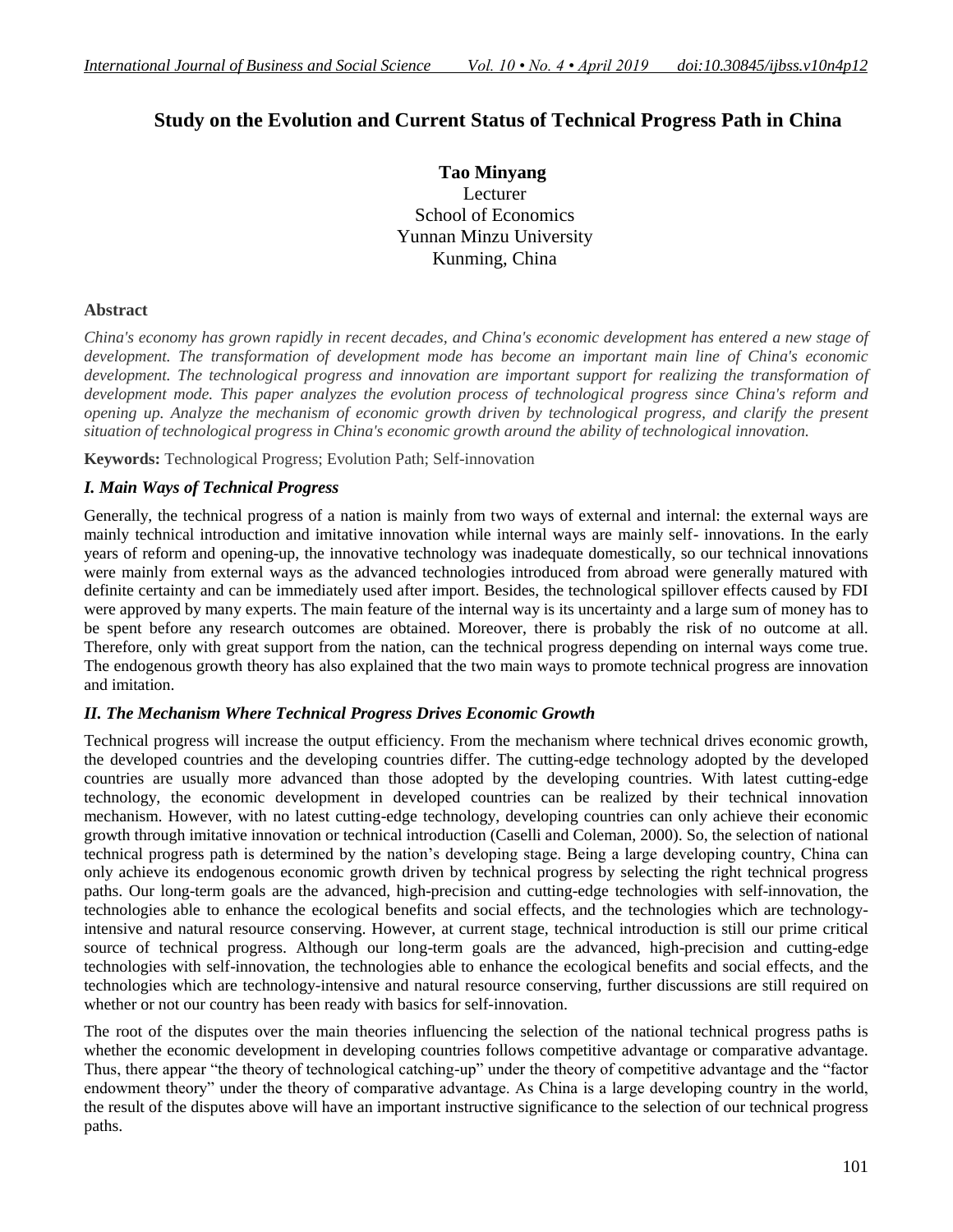From the theory of comparative advantage, regarding the selection of the technical progress paths for developing countries, the Factor Endowment Theory following the comparative advantage are supported by some scholars represented by Lin Yifu. In their opinions, the technical progress paths must be selected in combination with the factor endowment of our nation and the current economic development, following the comparative advantage of our country to select the technical progress path with adaptive capacity and viability.

According to the Factor Endowment Theory, the technical progress path of gradual model should be adopted in our country. According to Lin Yifu (2003), most developing countries have improperly adopted the Theory of Technological Catching-up which has made it impossible to narrow the gap to the developed countries. Scholars like Lin Yifu (2003) hold that one nation's factor endowment determins its optimum industrial structure and technical structure. Under the mechanism of marketing economy, the product type produced and the technology chosen by the producer are both decided by the price, and the upgrade of the factor endowment structure will certainly bring the upgrade of industrial structure and technical structure. Therefore, when the government in developing countries set their goals, they should target the upgrade of the gross factor endowment structure other than that of the technical and industrial structure.

Because once the factor endowment structure is upgraded, the competition pressure and the profit will drive and facilitate the enterprise's industrial structure and technology to upgrade. According to Chen Youfang (2003), the production technology selection must be in accordance with the "principle of appropriateness". The standard to choose the production technology is whether or not this technology is appropriate to local factor endowment, not pursuing the advancement of the production technology blindly.

According to the theory of competitive advantage, if a nation or an area wants to win the competitive advantage, the invest in technological innovation has to be increased to encourage self-innovation. Under this strategy, "technological catching-up" becomes a path which must be chosen by the developing countries for technical progress. Some experts and scholars regard that to make a large developing country to be a powerful developing country, the most important coeffiecient to measure it is its science and technology power, so some scholars support technological catching-up under the theory of competitive advantage.

According to Huang Qixuan (2009), it is of the characteristics of a powerful country by choosing internal technical progress. After "WWII", self-innovation other than war has become an important political act in the power conversion of powerful countries. In the policy proposals made by some scholars and the science and technical policies formulated by the governments, the expediating of technical progress was taken as an important strategic guidance, such as the implemented strategy of reinvigorated the nation through science, education and human resources.

Secondly, some scholars hold that if we follow the strategy of comparative advantage, the technology progress in our nation will be in the "trap of comparative risk". Less developed countries want to make use of technical progress to promote industrial structure upgrade to replace the primary product with finished product for export. But they have weak technology foundations with no ability of independent research and development, and under such situation, they improve their technology level by introducing the advanced technology from abroad or improving their own and thus to improve their status in the international division of labor. Nevertheless, it will result in a vicious circle in which due to too much dependence on introduced technology without mastering core technology, they cannot complete the technological upgrade but have to depend on import of upgraded technology from developed countries, which make it impossible to improve their self-innovation ability. In addition, the technology imported from abroad is definitely not the most advanced technology, so it is impossible for the less developed countries to master the cutting-edge technology through technology introduction, which shall caught them into "the trap of comparative advantage". That is also why some experts insist that only by following the technical catching-up route, strengthening the self-innovation ability can we take the leading position in the whole world.

## *III. The Evolution of the Technical Progress Path in China*

Regarding the study on the selection of China's technical progress path, no consensus has been reached no matter from the angle of theory or practice. However, based on the reality, the two viewpoints are not entirely against each other and can be integrated. And some other scholars advocate that we should combine technical introduction with selfinnovation. Some scholars think that we should integrate self-innovation with technical introduction. Hu Angang (2003) emphasized that "technical introduction" and "self-innovation" are complementary to some extent instead of completely opposite to each other. From a long-term view, we should transform our economic growth driven by imitative innovation to the economic growth driven by innovation. Li Siyi (2000) studies countries like Japan and South Korea and holds that the developing countries must go through a process from technology introduction, assimilation and absorption to self-innovation.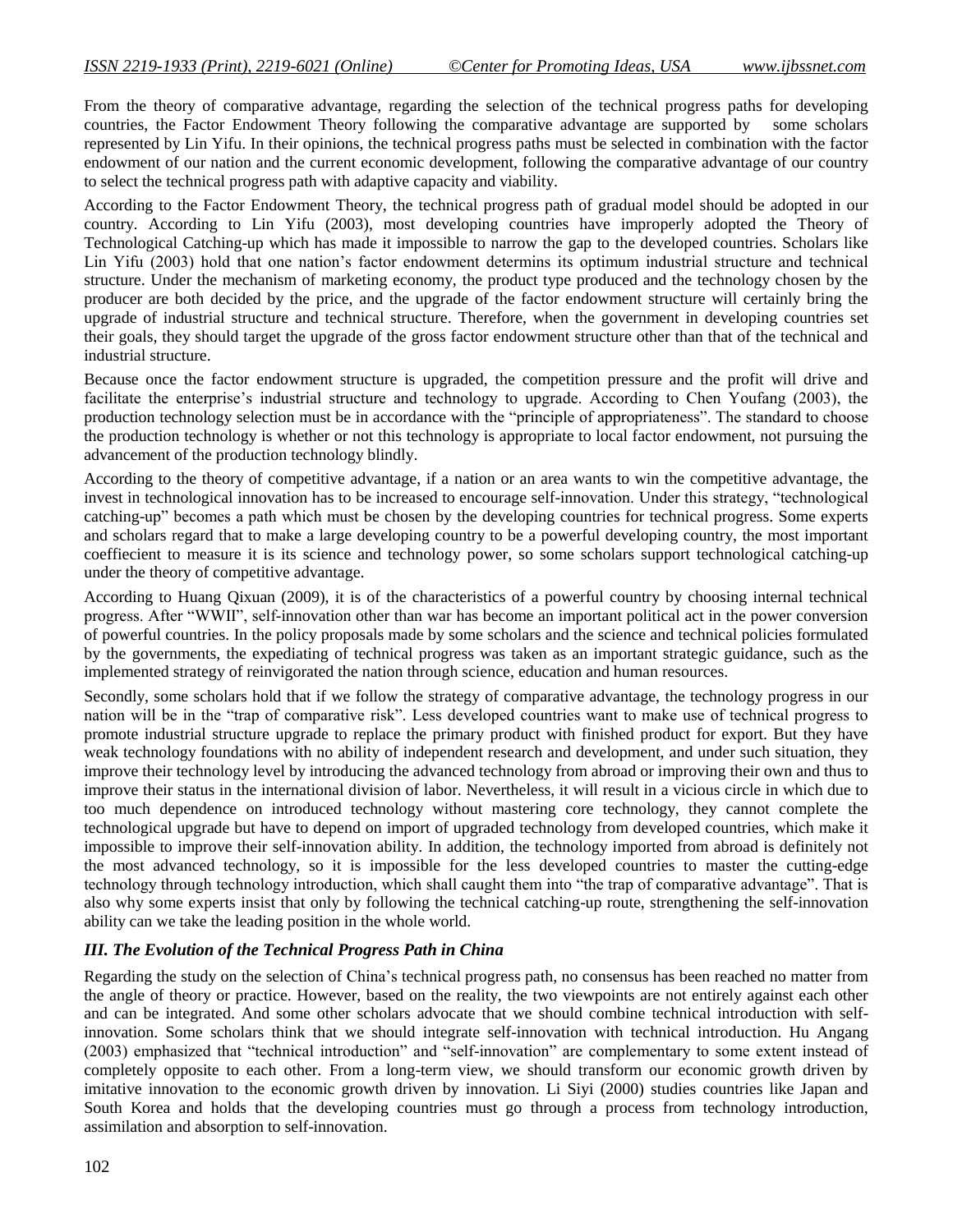Therefore, the selection of technical progress path in our nation is more complementary rather than a tit-for-tat. Lin Yifu (2003) holds that only on the basis that the comparative advantage is fully utilized can the enterprise's industrial comparative advantage be maintained and created, and that the comparative advantage and competitive advantage are not absolute opposite or replacement to each other.

Figure 1 shows the variation trend of technical progress path in China since 1990. Since 1990, China's investment in self-innovation (measured based on R&D investment) has shown a great growth from RMB 12.543 billion in 1990 to RMB 1.18466 trillion. The contract amount for technical import from abroad has increased slowly and maintains at around RMB 100 – 200 billion from 1995 to 2013. So, it can be seen that after 1990, along with technical introduction, our country has always paid attention to independent research by increasing the investment in it. In the *Outline of the National Program for Long- and Medium-Term Scientific and Technological Development (2006-2020)*, it has been clearly defined that we must firmly follow the route of self-innovation of China characteristics and give prominent attention to enhancing self-innovation ability. Over some time during the 30 years since the reform and opening-up, the development in our country was basically depending on foreign technologies which were the early second-hand technologies from developed countries. If self-innovation is not strengthened, China will for a long time be locked in the low-end of the distribution of international labor.





Data source: *The Yearbook of China Science and Technology*, 1990-2014

Figure 2 shows the coefficient of our selection of technical progress path (the ratio of self-innovation investment to technical introduction cost) and the evolution of our technical progress path can be inferred from it. The coefficient of our selection of technical progress path shows a tendency from stabilization to rapid growth. In particular, from 2002 until now, our expense in independent research has been increased at a great speed and the ratio of independent research cost to technical introduction cost has been increased.

In the early stage of the reform and opening-up, we were in lack of innovation factor endowment. In order to improve our technical level, we adopted the strategy of "purchasing technology with market". The introduction of foreign capital has brought rapid economic growth and uplifted our technical level. At that time, the technical introduction and domestic imitative innovation have played a crucial role in our economic growth and technical improvement. However, along with constant elevation of our economic development level, the occurrence of Lewis Turning-Point and the disappearance of population dividend, when the factors are gradually in shortage, enterprises have reasonably chosen to replace the factors with technology so as to maintain their constant competition to promote the innovation capacity of the entire society. Hence, since the initial proposal of building our national innovation system in the *Outline*, our investment in self-innovation has been apparently reinforced.